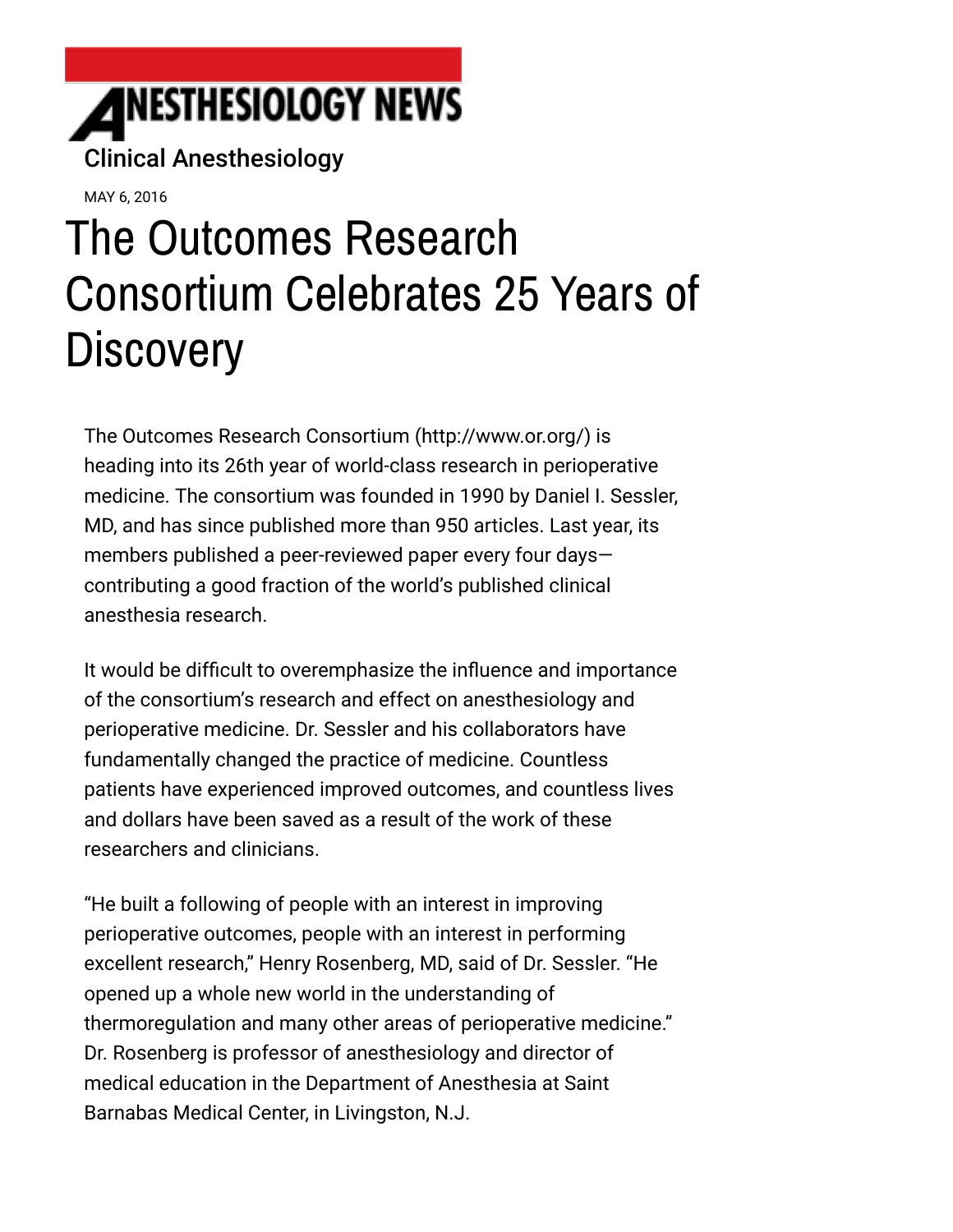#### ADVERTISEMENT

The Outcomes Research Consortium has a unique structure. "All members of the group agree to collaborate with at least one other member from another institution," Dr. Rosenberg told Anesthesiology News. "There are no membership dues. Members are free to conduct independent research, and they usually generate their own funding.

"The members of the group were among the first in anesthesia to conduct large-scale outcome trials," Dr. Rosenberg wrote in an editorial published recently in Anesthesiology (2015;123:1233- 1234). "That is, randomized trials with meaningful hard primary outcomes, such as 30-day mortality, myocardial infarction or injury, and wound infection. They were also among the first anesthesia investigators to conduct large-scale registry research. The group has conducted hundreds of cohort, case control, and health policy analyses. They have developed several accurate risk stratification models, which permit accurate comparisons across divergent patient groups.

"The Outcomes Research Consortium is a unique research organization that values and promotes first-rate, clinically relevant research related to anesthesia and perioperative medicine, while training future researchers. So much has been accomplished in the first quarter century. I look forward to the next 25 years," Dr. Rosenberg wrote in his editorial.

### The Story Begins With Thermoregulation

The consortium grew out of the Thermoregulation Research Group at the University of California, San Francisco (UCSF). Their initial research into perioperative thermoregulation yielded clinically important results that fundamentally changed the practice of medicine. The name was eventually changed because the investigators planned to expand beyond the study of thermoregulation.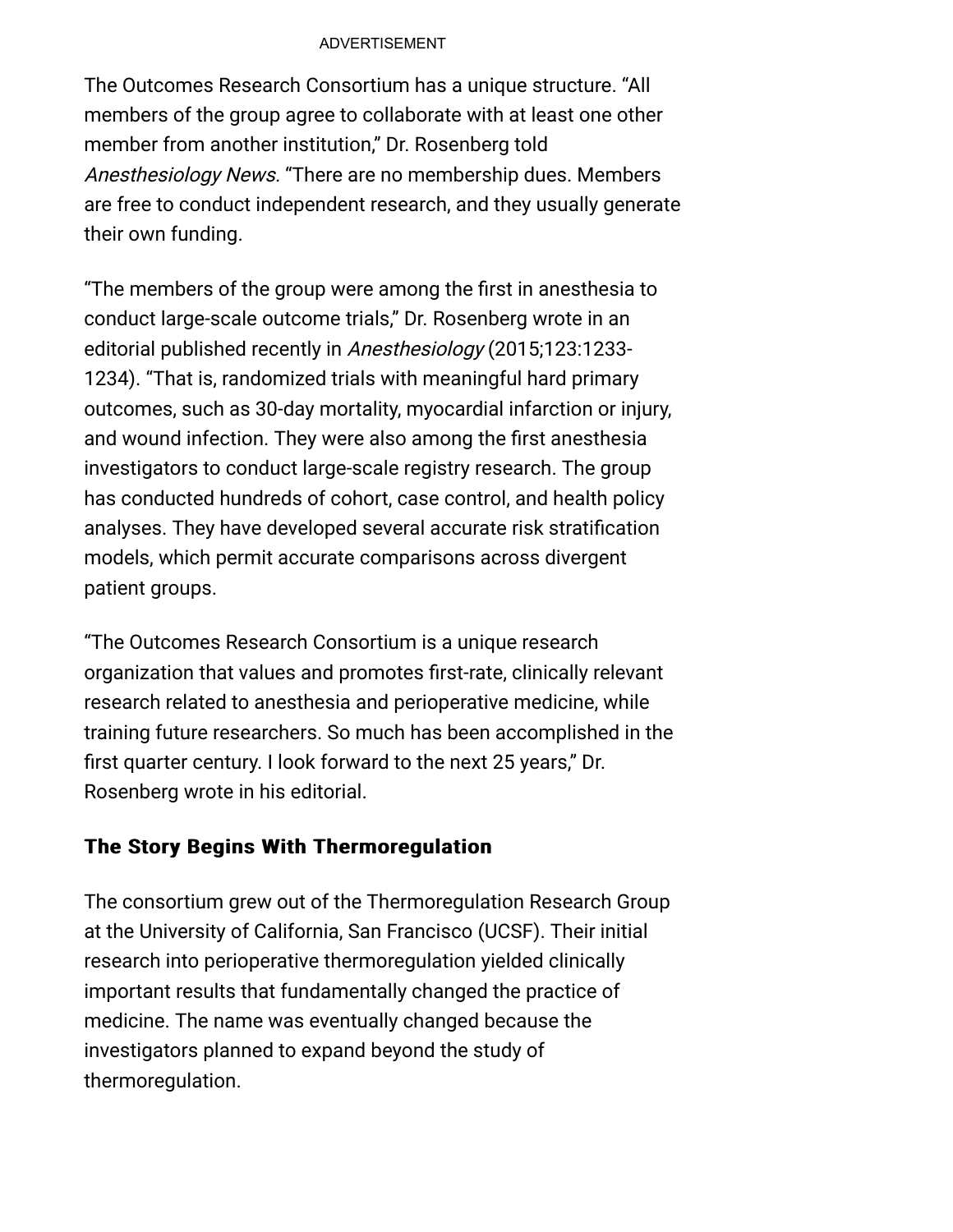The groundbreaking study, "Perioperative Normothermia To Reduce the Incidence of Surgical-Wound Infection and Shorten Hospitalization," was published in The New England Journal of Medicine (1996;334:1209-1216). Related studies showed that even mild hypothermia promotes bleeding, augments transfusion requirements, slows drug metabolism and prolongs recovery. As a result of those findings, perioperative normothermia has become the worldwide standard of care.

"The phrase *outcomes research* was largely unknown at the time," Dr. Sessler explained in an interview with Anesthesiology News. He deliberately avoided including the term *anesthesia* when renaming the group so that members would be free to address issues related to perioperative medicine, health policy and topics that were conventionally considered surgical, such as wound infection.

The consortium's administrative center moved from UCSF to the University of Louisville, in Kentucky, in 2000, and then to the Anesthesiology Institute at the Cleveland Clinic in 2005, where it remains. At the Cleveland Clinic the consortium benefits from considerable institutional support, along with data on a large number of surgical patients, and advanced information systems. In 1990, Andrea Kurz, MD, was appointed as the group's associate director. Today, Dr. Sessler is the Michael Cudahy Professor and Chair of the Department of Outcomes Research at the Cleveland Clinic. Dr. Kurz is chair of the Department of General Anesthesiology at the Cleveland Clinic.

"Outcomes Research includes an extraordinary group of people who have brilliant ideas," explained Peter Szmuk, MD, professor of anesthesiology and pain management in the Department of Anesthesiology at University of Texas (UT) Southwestern Medical Center School of Medicine and Children's Medical Center Research Institute at UT Southwestern, in Dallas.

"These investigators present their ideas at our meetings, and the group discusses, criticizes and supports concepts for research projects. Such group discussions help researchers crystallize ideas,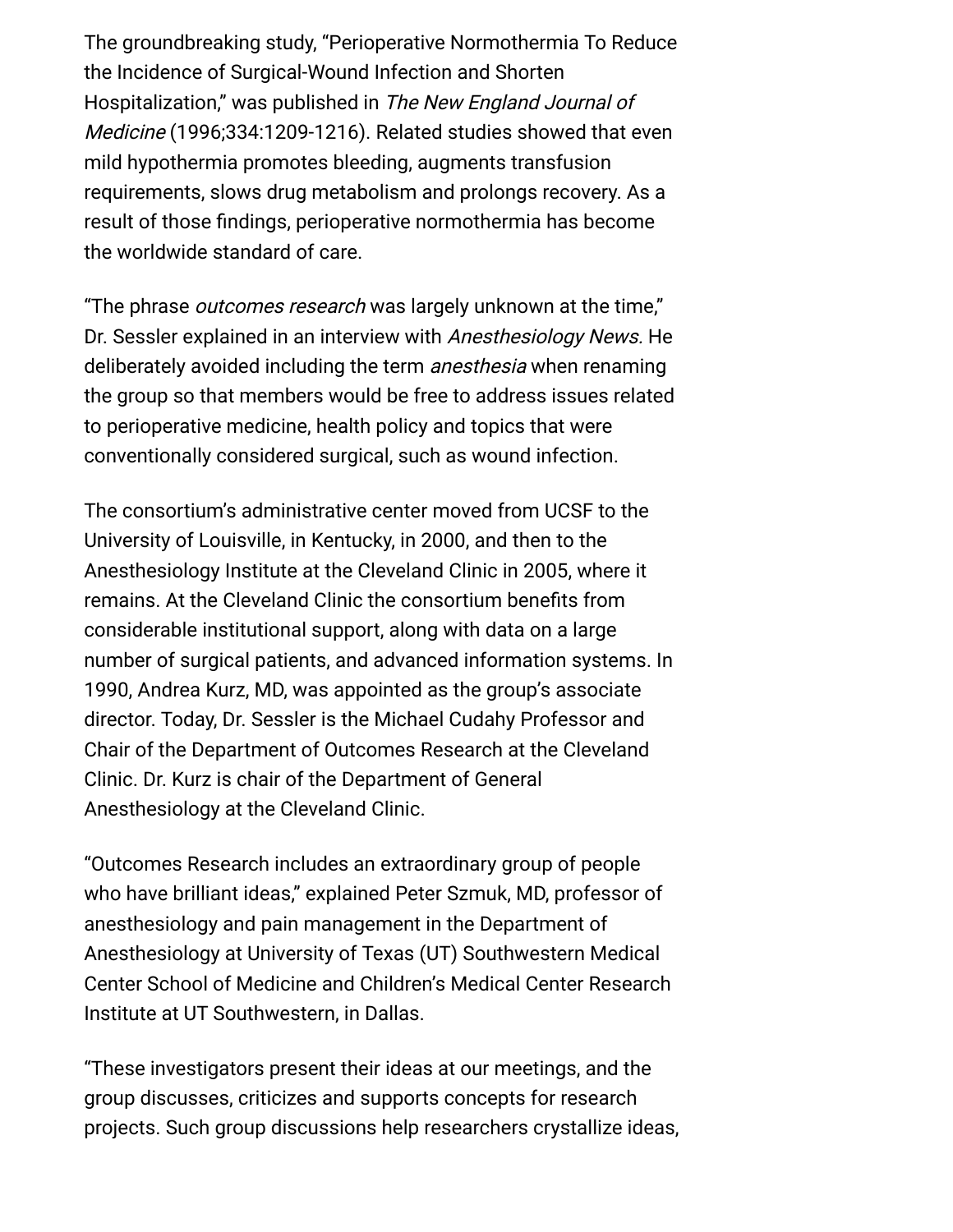formulate the research, sharpen hypotheses and generally offer support. There is no competition and no financial interest; it is just a group of effective investigators trying to help each other do good science," he told Anesthesiology News. Dr. Szmuk contributes to the Outcomes Research Consortium as a pediatric anesthesiologist.

## **Landmark Studies**

It is difficult to overestimate the consortium's contributions to the science of medicine. About 200 of the consortium's papers have been published in Anesthesiology, and another 200 or so have been published in Anesthesia & Analgesia. More than a dozen others were published in The New England Journal of Medicine and Lancet. Not only is the number of publications impressive; Dr. Sessler noted that the group's work has been cited more than 30,000 times.

The consortium's initial focus was perioperative thermoregulation, and included determining the dose-dependent effects on thermoregulatory control of every major anesthetic and sedative, and consequent alterations in heat balance. The group also extensively evaluated complications of hypothermia. More recently, the focus of consortium research has expanded to include examination of surgical site infection, comparisons among anesthetic techniques, airway management, fluid management, hypnotic depth, and the quality and safety of various interventions.

"For example," Dr. Sessler noted, "consortium investigators recently showed that even small amounts of intraoperative hypotension are strongly associated with myocardial injury—which is the leading cause of 30-day postoperative mortality. What is impressive about these studies is that blood pressures that anesthesiologists used to tolerate routinely, or even induce deliberately, are associated with acute kidney and myocardial injury. By the time mean arterial pressure reaches 55 mm Hg, it's just a minute or two to increase mortality.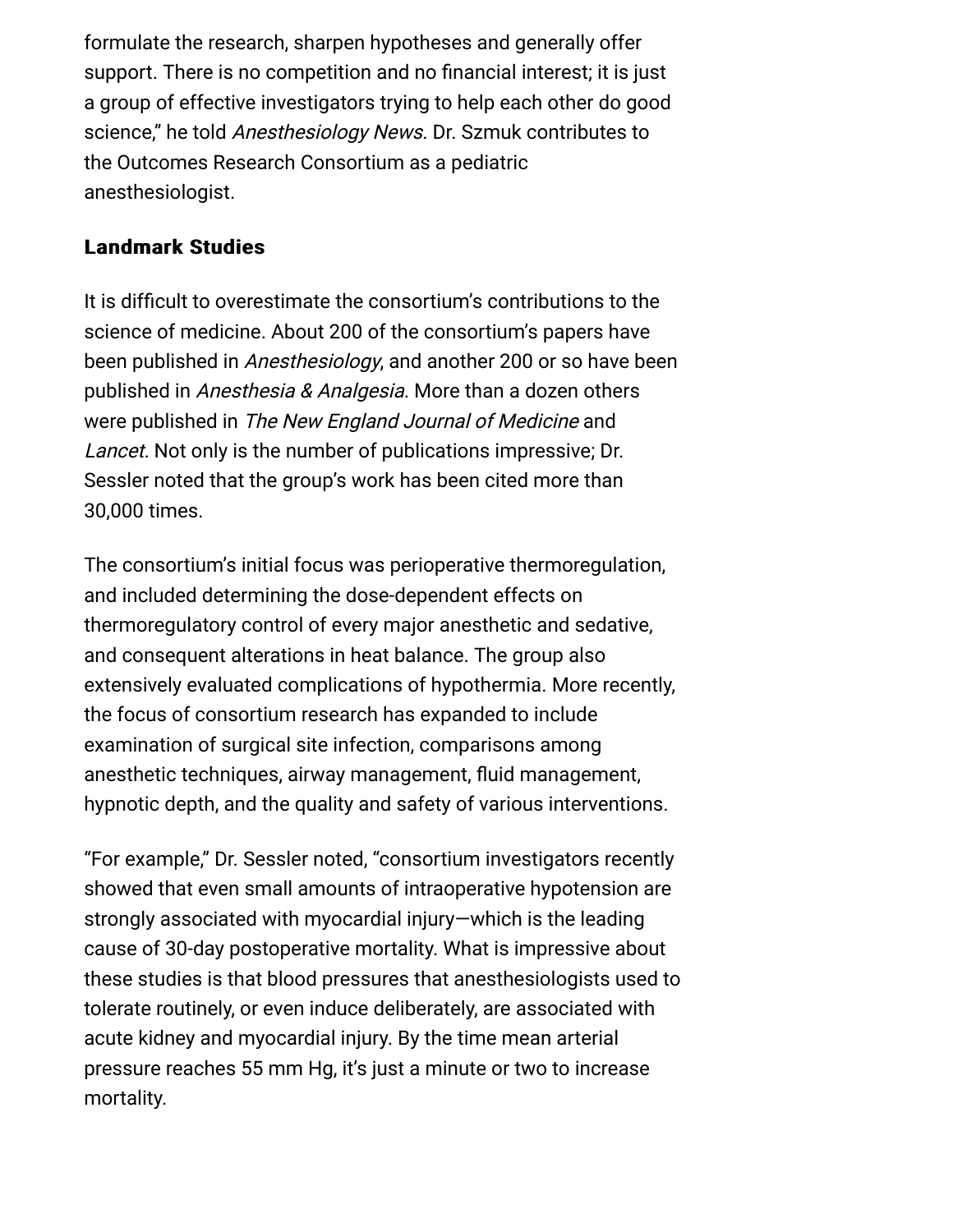"Another focus for the group has been surgical pain. About a hundred studies evaluate the prevention of acute pain, including peripheral nerve blocks and multimodal analgesia. The group is now especially interested in preventing persistent incisional pain [see sidebar]."

## **Research Collaboration**

Collaboration is an essential aspect of large-scale clinical research. Independent researchers collaborate extensively within the consortium, and the consortium itself routinely collaborates with two other large anesthesia trial groups: the Population Health Research Institute and the Australian and New Zealand College of Anaesthetists Trials Network.

"In a series of huge trials," Dr. Sessler explained, "these groups have shown that perioperative myocardial injury is common, clinically silent, deadly and hard to prevent. Hypotension, however, appears to contribute, and several consortium studies show strong associations between hypotension and postoperative mortality." These findings are just one recent example of consortium investigators identifying phenomena that are likely to improve patient outcomes.

"The consortium strives to address most important clinical anesthesia questions and, because of its size, is able to attack perhaps a dozen topics simultaneously. It also attacks each topic from many angles. It is thus typical for the consortium to initiate five to 10 near-simultaneous studies around a selected issue," Dr. Sessler noted. A consequence is that over the years the team has contributed meaningfully to many of the big questions facing perioperative medicine. In fact, there are few topics the consortium has not meaningfully addressed at some point in its distinguished 25-year history.

—John Henry Dreyfuss